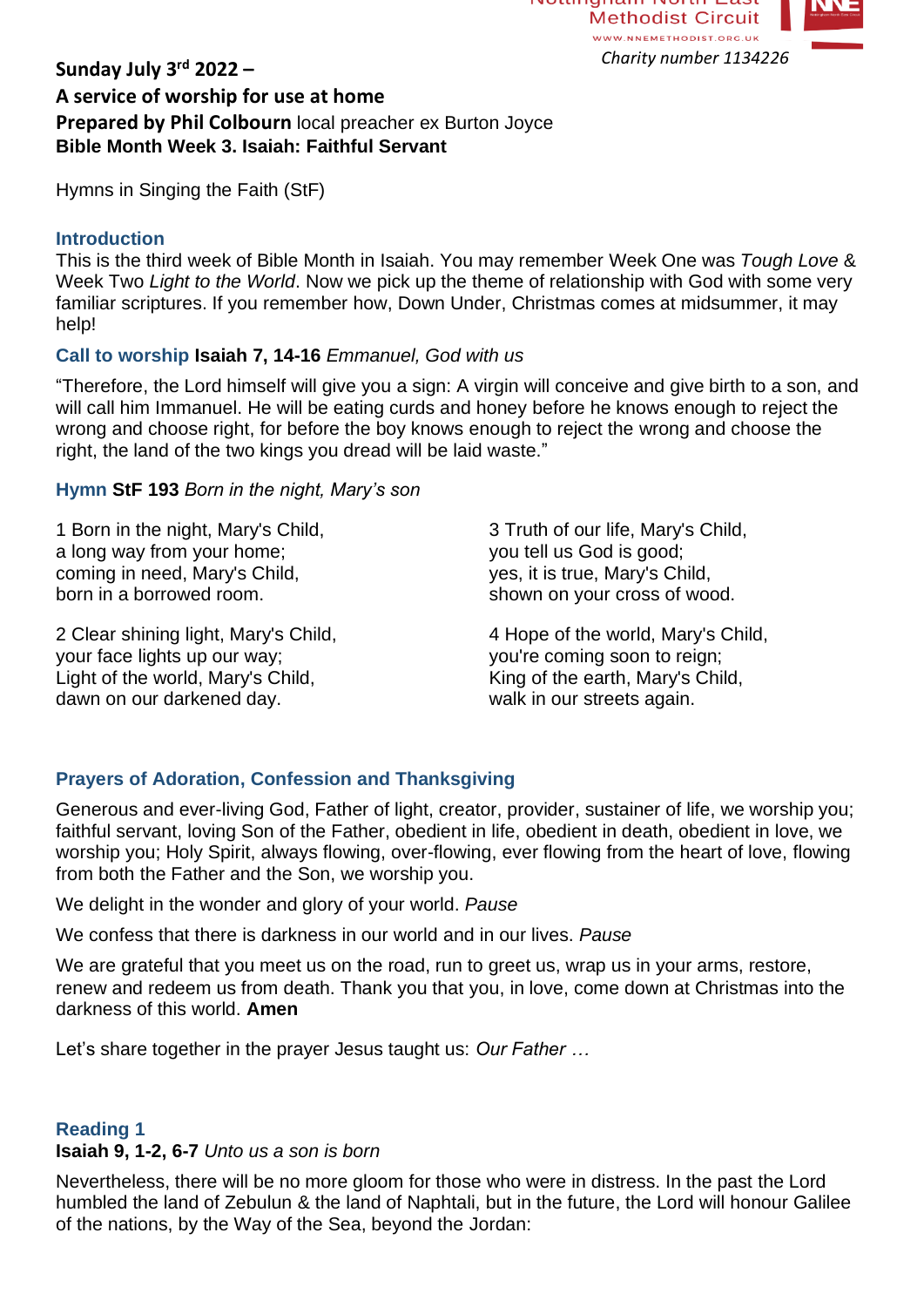**<sup>2</sup>** The people walking in darkness have seen a great light; on those living in the land of deep darkness a light has dawned. **<sup>6</sup>** For to us a child is born, to us a son is given, and the government will be on his shoulders. And he will be called Wonderful Counsellor, Mighty God, Everlasting Father, Prince of Peace. <sup>7</sup> Of the greatness of his government and peace there will be no end. He will reign on David's throne and over his kingdom, establishing and upholding it with justice and righteousness from that time on and forever.

The zeal of the Lord Almighty will accomplish this.

**Hymn StF 272** *From heaven you came (Servant King)*

1 From heaven you came, helpless babe, entered our world, your glory veiled; not to be served but to serve, and give your life that we might live.

> *This is our God, the servant king, he calls us now to follow him, to bring our lives as a daily offering of worship to the servant king.*

2 There in the garden of tears, my heavy load he chose to bear; his heart with sorrow was torn, 'yet not my will but yours,' he said. *This is our God…*

3 Come, see his hands and his feet, the scars that speak of sacrifice, hands that flung stars into space to cruel nails surrendered. *This is our God…*

4 So let us learn how to serve, and in our lives enthrone him; each other's needs to prefer, for it is Christ we're serving. *This is our God…*

# **Reading 2**

## **Luke 4, 14-21** *Today, this scripture has been fulfilled*

Jesus returned to Galilee in the power of the Spirit, and news about him spread through the whole countryside. He taught in the synagogues, and everyone praised him. He went to Nazareth, where he had been brought up, and on the Sabbath day he went into the synagogue, as was his custom. He stood up to read, and the scroll of the prophet Isaiah was handed to him. Unrolling it, he found the place where it is written:

**<sup>18</sup>** "The Spirit of the Lord is on me, because he has anointed me to proclaim good news to the poor. He has sent me to proclaim freedom for prisoners and recovery of sight for the blind, to set the oppressed free, to proclaim the year of the Lord's favour."

**<sup>20</sup>** Then he rolled up the scroll, gave it back to the attendant and sat down. The eyes of everyone in the synagogue were fastened on him. He began by saying to them, "Today this scripture is fulfilled in your hearing."

## **Reflection** *Becoming a baby*

The shock of it is, not that God would come, but that God comes as a baby.

A king we could cope with. A messiah? OK. A man, or a woman, even; but a baby? What is going on? The thing about a baby, as God points out to King Ahaz in Isaiah 7, is that it knows nothing. Nowt. Absolute Zero.

A baby has to start from the beginning.

In Hebrews (5, 8), the writer says that Jesus 'learned obedience'. Paul says that Christ, Faithful Servant, was 'obedient to death, even death on a cross' (Philippians 2, 5-8) and exhorts us, his readers, to have the same mindset.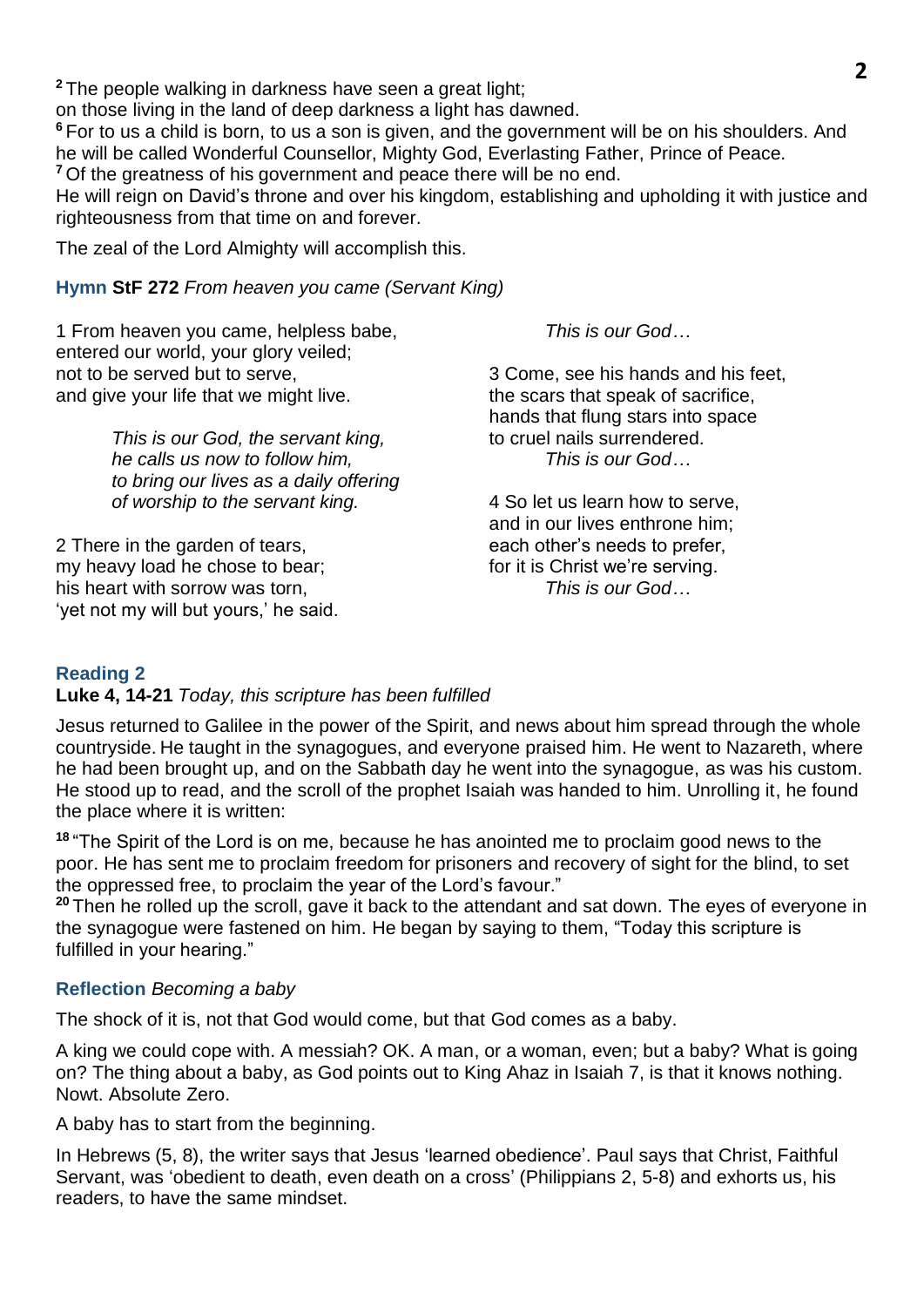If Jesus, Faithful Servant, God-With-Us, has to start from the beginning as a baby, then so do we. This is the force of Jesus comment to Nicodemus (John 3) that he has to be 'born again'. And the consequences are stark. In his encounter with the 'Rich Young Ruler' (Luke 18,18), Jesus makes it clear: everything must go. Much of the time, we dodge the implications of this passage because, I guess, it challenges our comfortable way of life.

The thing is, it is not for our benefit but for the benefit of the whole world: 'Sell everything you have and give the proceeds to the poor'. It is only this kind of unreserved, unstinted generosity that saves the world. It is what Christ does and it is what we have to do. It's tough.

Today, perhaps especially today more than at any other time in history, we can see that this is exactly what is needed. How else to save the planet?

#### *Pause for response*

*Loving and generous God, help us to give up everything and give away our riches. To give away our comforts and power and prestige, our influence and authority. To give up our small ambitions.* 

*For your sake and for the sake of others and for the sake of your wonderful world, help me, by your Spirit, to become a little child possessing nothing but your love. Amen*

## **Hymn StF 446** *I will offer up my life*

1 I will offer up my life in spirit and truth Pouring out the oil of love as my worship to You In surrender I must give my ev'ry part Lord, receive the sacrifice of a broken heart

> *Chorus* Jesus, what can I give, what can I bring, To so faithful a Friend to so loving a King? Saviour, what can be said, what can be sung As a praise of Your name for the things You have done? Oh, my words could not tell, not even in part, Of the debt of love that is owed by this thankful heart

2 You deserve my ev'ry breath for You've paid the great cost Giving up Your life to death, even death on a cross. You took all my shame away there, defeated my sin, Opened up the gates of heav'n and have beckoned me in

*Chorus …*

What can I give, what can I bring? What can I sing as an offering, Lord? I want to please Your heart.

## **Prayers of Confession and Supplication**

Father, we confess that we have so much and that this 'so much' can often stand in the way of heaven's kingdom of peace and joy and love. Forgive us and heal us, we pray, and bring us to new birth in Christ. **Amen**

Lord God, you are Creator & Sustainer of all things. *Let the earth rejoice!*

We confess that there is much wrong with our world and so we pray:

For those in need For those in our hearts our minds For our neighbourhood and local community